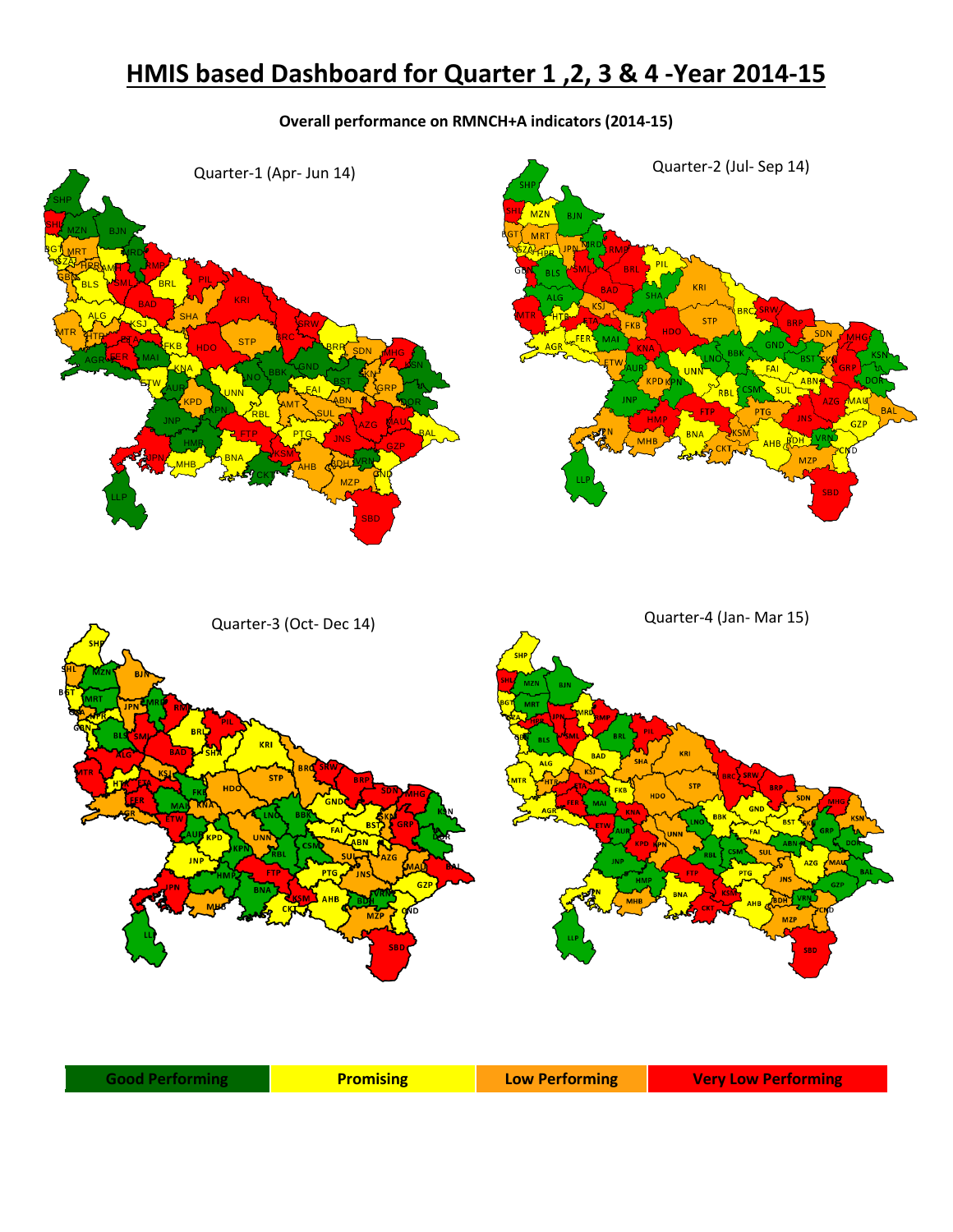## **HMIS based Dashboard for Quarter 1 ,2 & 3 -Year 2015-16**

## **Overall performance on RMNCH+A indicators (2014-15)**



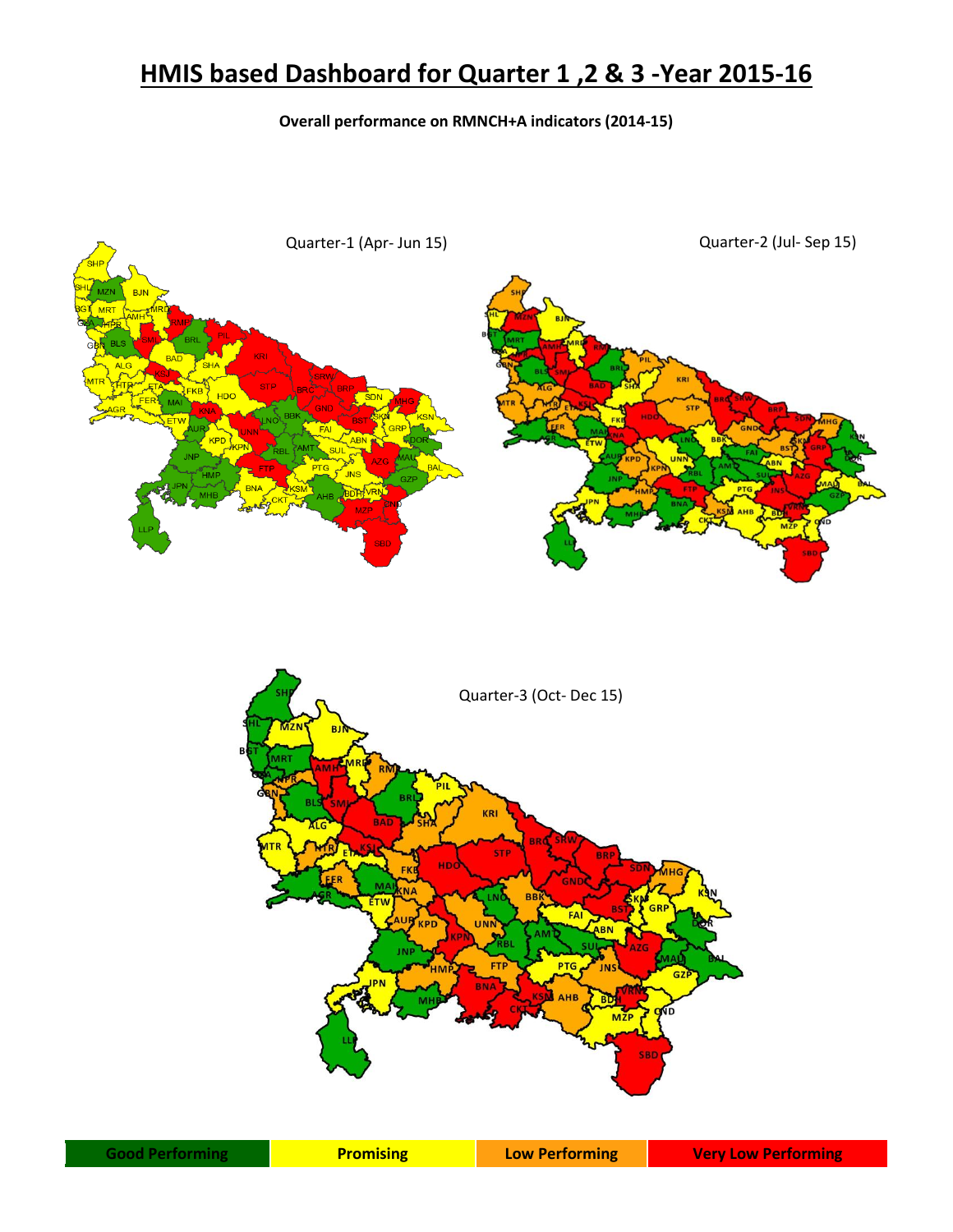| Average Index values - Component wise (HMIS)    |                     |                      |                              |                   |                |                                          |  |  |  |  |
|-------------------------------------------------|---------------------|----------------------|------------------------------|-------------------|----------------|------------------------------------------|--|--|--|--|
| Uttar Pradesh-Quarter-3, (Oct 2015 to Dec 2015) |                     |                      |                              |                   |                |                                          |  |  |  |  |
| SN                                              | <b>Districts</b>    | <b>Overall Index</b> | 1. Reproductive age<br>group | 2. Pregnancy Care | 3. Child Birth | 4. Postnatal mother<br>and new born Care |  |  |  |  |
| 1                                               | Agra                | 0.4845               | 0.2812                       | 0.5655            | 0.2681         | 0.6554                                   |  |  |  |  |
| $\overline{2}$                                  | Aligarh             | 0.4303               | 0.3339                       | 0.4096            | 0.4805         | 0.4789                                   |  |  |  |  |
| 3                                               | Allahabad           | 0.3870               | 0.1638                       | 0.4558            | 0.2449         | 0.5374                                   |  |  |  |  |
| 4                                               | Ambedkar Nagar      | 0.4376               | 0.2769                       | 0.4833            | 0.2583         | 0.5958                                   |  |  |  |  |
| 5                                               | Auraiya             | 0.4221               | 0.3261                       | 0.4684            | 0.1365         | 0.6049                                   |  |  |  |  |
| 6                                               | Azamgarh            | 0.3826               | 0.1655                       | 0.4861            | 0.2584         | 0.4838                                   |  |  |  |  |
| 7                                               | <b>Bagpat</b>       | 0.4922               | 0.2948                       | 0.4782            | 0.2461         | 0.7723                                   |  |  |  |  |
| 8                                               | Bahraich            | 0.3496               | 0.3405                       | 0.3108            | 0.1819         | 0.4945                                   |  |  |  |  |
| 9                                               | <b>Ballia</b>       | 0.4651               | 0.2244                       | 0.4834            | 0.2910         | 0.6955                                   |  |  |  |  |
| 10                                              | Balrampur           | 0.3494               | 0.3433                       | 0.3741            | 0.1513         | 0.4472                                   |  |  |  |  |
| 11                                              | Banda               | 0.3282               | 0.1398                       | 0.3857            | 0.2435         | 0.4347                                   |  |  |  |  |
| 12                                              | Barabanki           | 0.4061               | 0.3451                       | 0.4094            | 0.3692         | 0.4615                                   |  |  |  |  |
| 13                                              | Bareilly            | 0.5294               | 0.3718                       | 0.6017            | 0.2984         | 0.6901                                   |  |  |  |  |
| 14                                              | <b>Basti</b>        | 0.3764               | 0.3235                       | 0.3261            | 0.2025         | 0.5626                                   |  |  |  |  |
| 15                                              | Bijnor              | 0.4620               | 0.3463                       | 0.4646            | 0.3343         | 0.6055                                   |  |  |  |  |
| 16                                              | <b>Budaun</b>       | 0.3671               | 0.2472                       | 0.4106            | 0.1845         | 0.5050                                   |  |  |  |  |
| 17                                              | Bulandshahar        | 0.4670               | 0.3283                       | 0.4588            | 0.3026         | 0.6571                                   |  |  |  |  |
| 18                                              | C S M Nagar         | 0.5061               | 0.5085                       | 0.4775            | 0.3589         | 0.6215                                   |  |  |  |  |
| 19                                              | Chandauli           | 0.4346               | 0.2468                       | 0.4082            | 0.3149         | 0.6455                                   |  |  |  |  |
| 20                                              | Chitrakoot          | 0.3818               | 0.0576                       | 0.4220            | 0.3461         | 0.5575                                   |  |  |  |  |
| 21                                              | Deoria              | 0.4757               | 0.3684                       | 0.4432            | 0.3244         | 0.6635                                   |  |  |  |  |
| 22                                              | Etah                | 0.4267               | 0.4385                       | 0.4392            | 0.1208         | 0.5907                                   |  |  |  |  |
| 23                                              | Etawah              | 0.4370               | 0.2902                       | 0.3553            | 0.4222         | 0.6158                                   |  |  |  |  |
| 24                                              | Faizabad            | 0.4518               | 0.3031                       | 0.4357            | 0.3701         | 0.6062                                   |  |  |  |  |
| 25                                              | Farrukhabad         | 0.4062               | 0.3120                       | 0.5153            | 0.1901         | 0.4833                                   |  |  |  |  |
| 26                                              | Fatehpur            | 0.3866               | 0.1980                       | 0.5535            | 0.1896         | 0.4511                                   |  |  |  |  |
| 27                                              | Firozabad           | 0.4006               | 0.2612                       | 0.4847            | 0.1837         | 0.5304                                   |  |  |  |  |
| 28                                              | Gautam Buddha Nagar | 0.4161               | 0.3236                       | 0.4611            | 0.3763         | 0.4504                                   |  |  |  |  |
| 29                                              | Ghaziabad           | 0.5958               | 0.4386                       | 0.5655            | 0.3643         | 0.8592                                   |  |  |  |  |
| 30                                              | Ghazipur            | 0.4292               | 0.2729                       | 0.4422            | 0.2866         | 0.5956                                   |  |  |  |  |
| 31                                              | Gonda               | 0.3317               | 0.3241                       | 0.3086            | 0.1431         | 0.4724                                   |  |  |  |  |
| 32                                              | Gorakhpur           | 0.4518               | 0.3121                       | 0.4858            | 0.2618         | 0.6156                                   |  |  |  |  |
| 33                                              | Hamirpur            | 0.3923               | 0.1466                       | 0.4419            | 0.5646         | 0.3867                                   |  |  |  |  |
| 34                                              | Hapur               | 0.4188               | 0.2989                       | 0.4867            | 0.1528         | 0.5825                                   |  |  |  |  |
| 35                                              | Hardoi              | 0.3790               | 0.2555                       | 0.4188            | 0.1906         | 0.5265                                   |  |  |  |  |
| 36                                              | Hathras             | 0.3838               | 0.3216                       | 0.4614            | 0.2024         | 0.4522                                   |  |  |  |  |
| 37                                              | Jalaun              | 0.4685               | 0.1506                       | 0.5630            | 0.4332         | 0.5859                                   |  |  |  |  |
| 38                                              | Jaunpur             | 0.4039               | 0.2162                       | 0.4753            | 0.2326         | 0.5479                                   |  |  |  |  |
| 39                                              | Jhansi              | 0.4581               | 0.1892                       | 0.4312            | 0.4377         | 0.6587                                   |  |  |  |  |